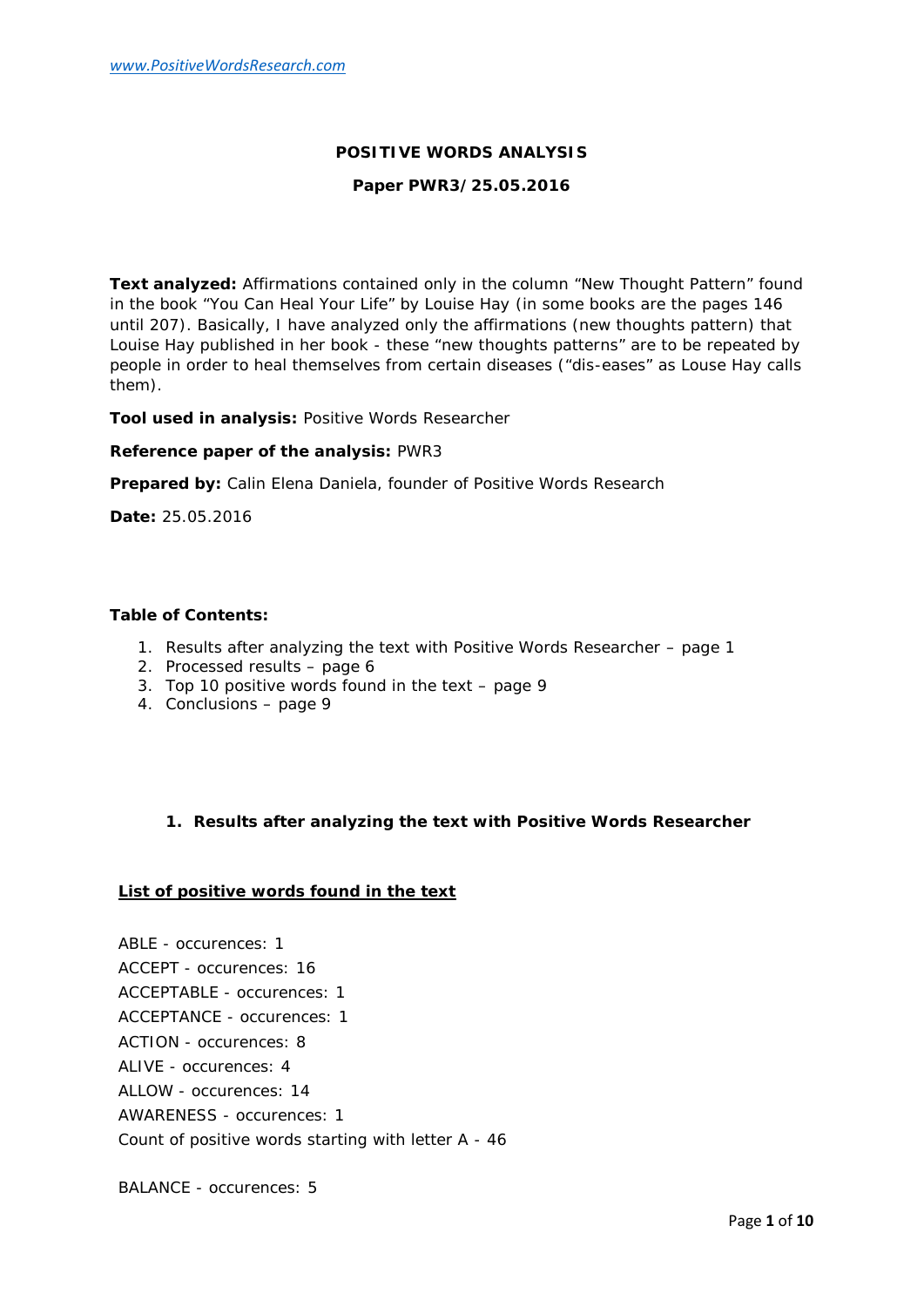BALANCED - occurences: 4 BEAUTIFUL - occurences: 1 BEAUTY - occurences: 3 BEST - occurences: 4 BETTER - occurences: 3 BLESS - occurences: 1 BLESSED - occurences: 1 Count of positive words starting with letter B - 22

CALM - occurences: 3 CAPABLE - occurences: 1 CARE - occurences: 6 CHANGE - occurences: 10 CLARITY - occurences: 1 COMFORTABLE - occurences: 2 COMMUNICATION - occurences: 1 COMPASSION - occurences: 3 CONFIDENCE - occurences: 2 CONNECTED - occurences: 1 CONSCIOUSNESS - occurences: 2 COOL - occurences: 1 COURAGE - occurences: 1 CREATE - occurences: 17 CREATIVE - occurences: 4 CREATIVITY - occurences: 1 Count of positive words starting with letter C - 56

DIRECTION - occurences: 2 DIVINE - occurences: 17 DO - occurences: 3 Count of positive words starting with letter D - 22

EASE - occurences: 18 EASILY - occurences: 13 EASY - occurences: 2 ENERGY - occurences: 3 ENJOY - occurences: 4 ENOUGH - occurences: 3 ENTHUSIASM - occurences: 1 ENTHUSIASTIC - occurences: 1 ETERNAL - occurences: 4 EXPERIENCE - occurences: 8 EXPRESSING - occurences: 3 Count of positive words starting with letter E - 60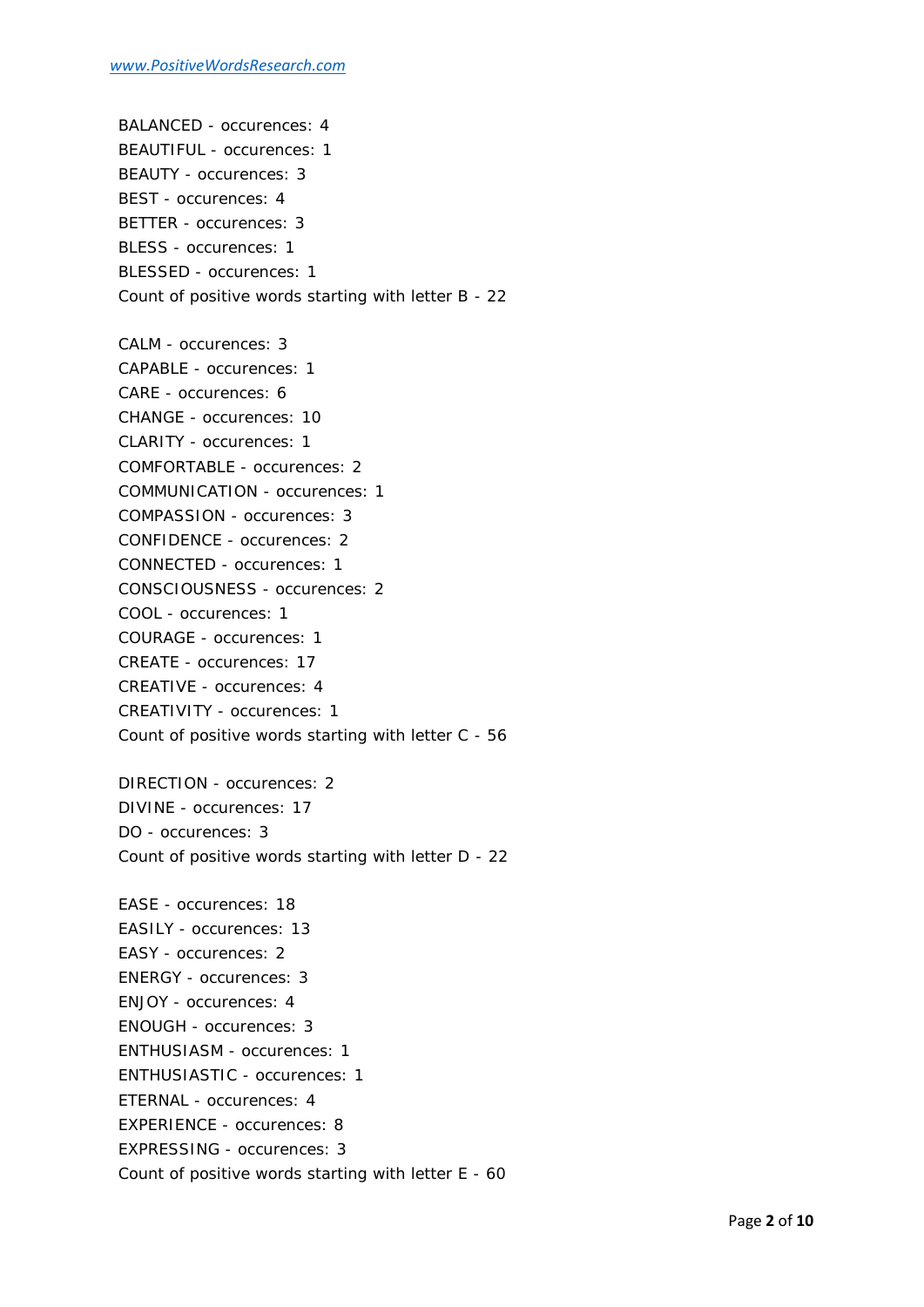FAMILY - occurences: 1 FLEXIBILITY - occurences: 1 FLOW - occurences: 16 FLOWING - occurences: 1 FORGIVE - occurences: 4 FORGIVENESS - occurences: 1 FREE - occurences: 20 FREEDOM - occurences: 3 FRIENDLY - occurences: 1 FULFILL - occurences: 1 FULFILLED - occurences: 1 FUTURE - occurences: 3 Count of positive words starting with letter F - 53

GENEROSITY - occurences: 1 GIVE - occurences: 2 GOD - occurences: 2 GOOD - occurences: 19 GROW - occurences: 6 GROWTH - occurences: 1 GUIDANCE - occurences: 2 Count of positive words starting with letter G - 33

HAPPY - occurences: 1 HARMONIOUS - occurences: 3 HARMONY - occurences: 8 HEART - occurences: 9 Count of positive words starting with letter H - 21

INFLUENCE - occurences: 1 INSPIRED - occurences: 1 INTELLIGENCE - occurences: 3 Count of positive words starting with letter I - 5

JOY - occurences: 42 JOYFUL - occurences: 3 JOYOUS - occurences: 11 JUST - occurences: 4 Count of positive words starting with letter J - 60

KIND - occurences: 1 KNOWLEDGE - occurences: 2 Count of positive words starting with letter K - 3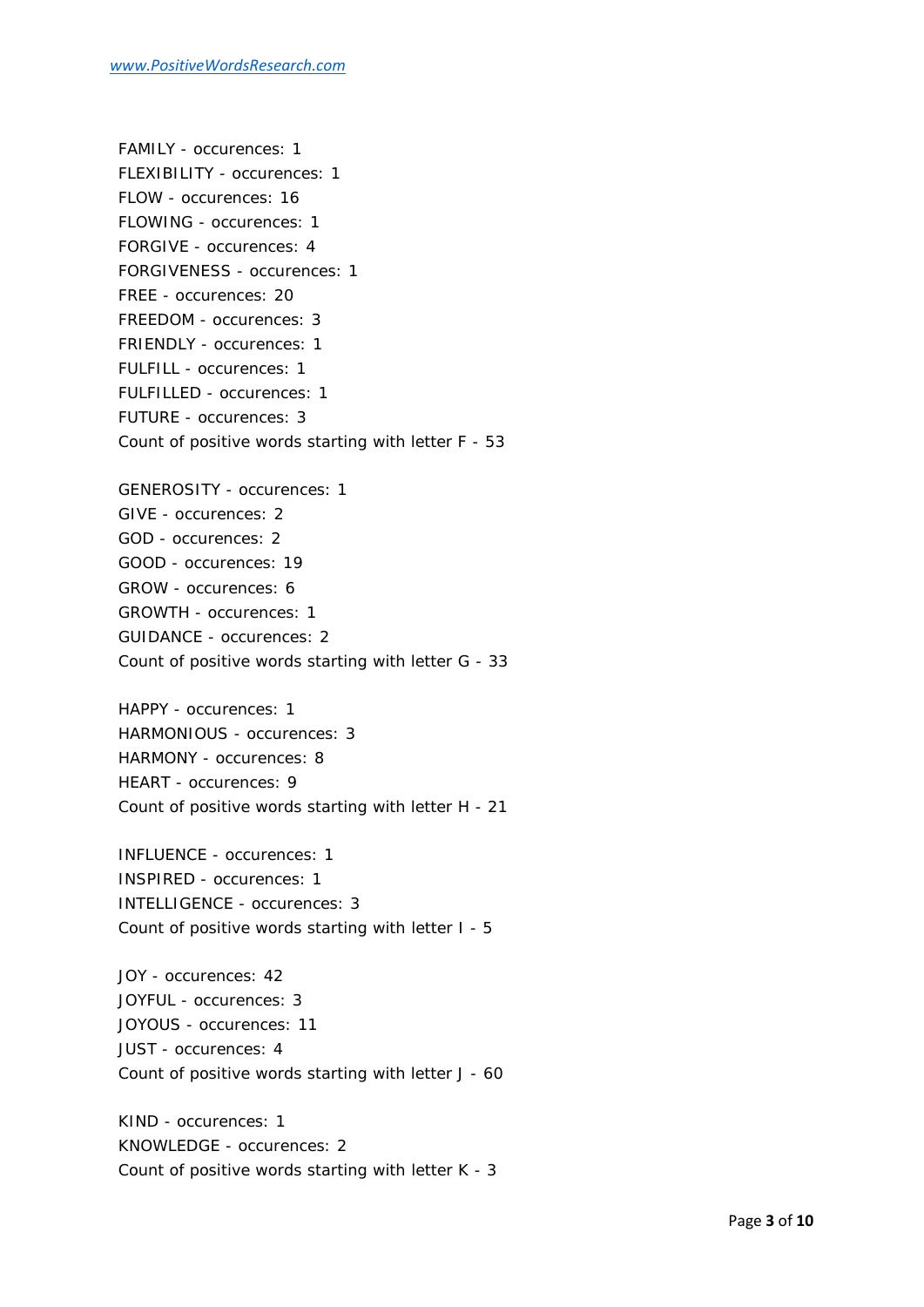LIFE - occurences: 127 LIGHT - occurences: 2 LIVE - occurences: 11 LIVING - occurences: 3 LOVABLE - occurences: 2 LOVE - occurences: 124 LOVING - occurences: 13 Count of positive words starting with letter L - 282

MAGNIFICENT - occurences: 1 Count of positive words starting with letter M - 1

NEW - occurences: 24 NOURISHED - occurences: 2 NOURISHMENT - occurences: 1 Count of positive words starting with letter N - 27

ON - occurences: 3 OPEN - occurences: 7 ORDER - occurences: 1 Count of positive words starting with letter O - 11

PEACE - occurences: 34 PERFECT - occurences: 10 PERFECTION - occurences: 1 POWER - occurences: 12 POWERFUL - occurences: 1 Count of positive words starting with letter P - 58

RELAX - occurences: 8 RELAXED - occurences: 1 REST - occurences: 1 Count of positive words starting with letter R - 10

SAFE - occurences: 73 SAFETY - occurences: 4 SECURE - occurences: 9 SECURITY - occurences: 1 SLEEP - occurences: 1 SPACE - occurences: 6 SPIRIT - occurences: 1 STRENGTH - occurences: 1 SUPPORT - occurences: 3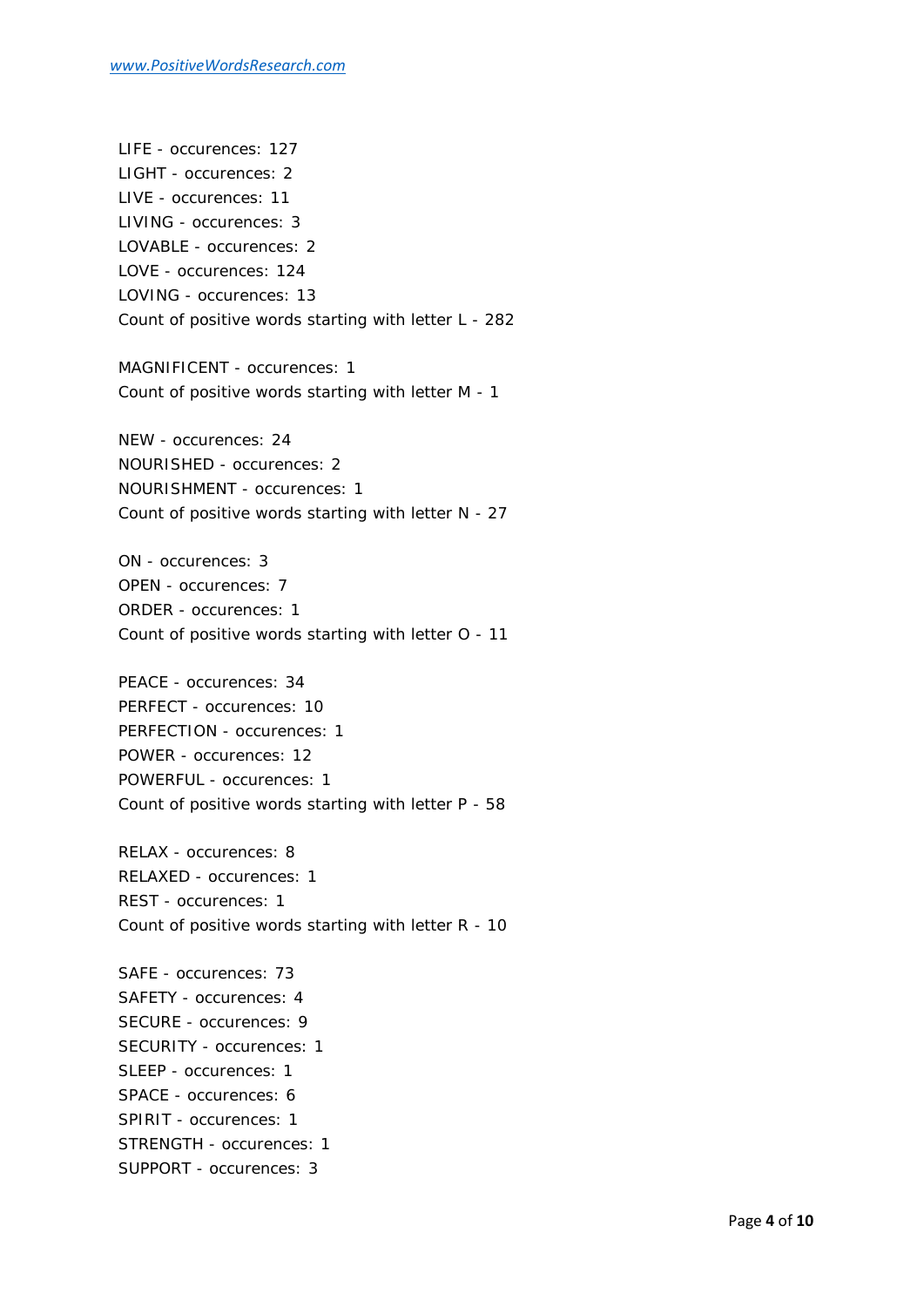SUPPORTED - occurences: 1 SWEET - occurences: 1 SWEETNESS - occurences: 2 Count of positive words starting with letter S - 103

TIME - occurences: 6 TOLERANCE - occurences: 1 TRUE - occurences: 2 TRUST - occurences: 24 TRUTH - occurences: 2 Count of positive words starting with letter T - 35

UNDERSTANDING - occurences: 5 UP - occurences: 8 Count of positive words starting with letter U - 13

VERY - occurences: 2 Count of positive words starting with letter V - 2

WELCOME - occurences: 4 WELL - occurences: 26 WILL - occurences: 3 WILLING - occurences: 8 WISDOM - occurences: 3 WONDERFUL - occurences: 5 WORTH - occurences: 4 Count of positive words starting with letter W - 53

YOUNG - occurences: 2 Total of positive words starting with letter Y - 2

**Total number of words in the text: 4466 Count of positive words found: 978 Percent of positive words in the text: 21.90%**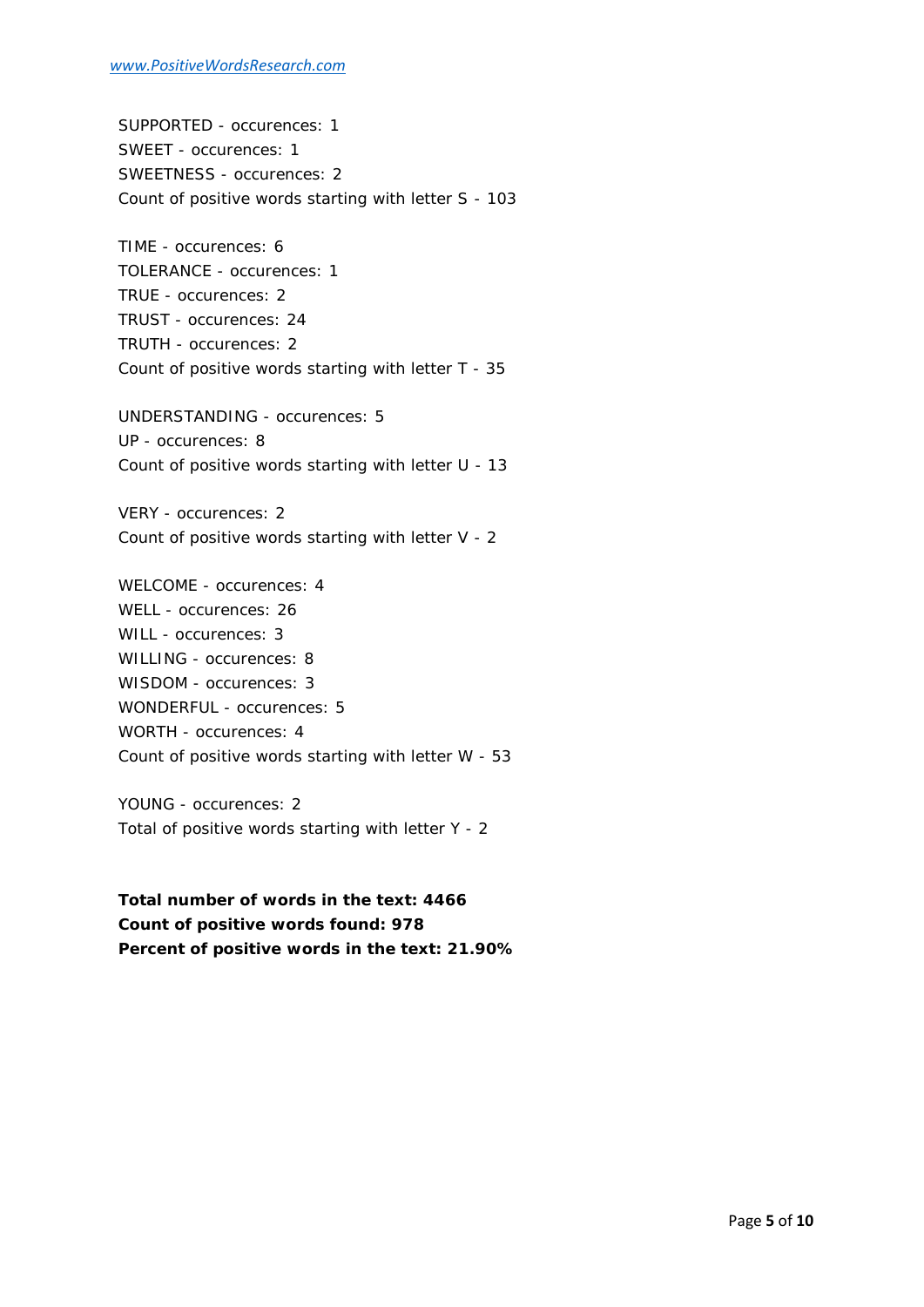# **2. Processed results**

| <b>Positive word</b><br>found in the text | How many times the word<br>was found in the text |
|-------------------------------------------|--------------------------------------------------|
| <b>LIFE</b>                               | 127                                              |
| <b>LOVE</b>                               | 124                                              |
| <b>SAFE</b>                               | 73                                               |
| <b>JOY</b>                                | 42                                               |
| <b>PEACE</b>                              | 34                                               |
| <b>WELL</b>                               | 26                                               |
| <b>NEW</b>                                | 24                                               |
| <b>TRUST</b>                              | 24                                               |
| <b>FREE</b>                               | 20                                               |
| <b>GOOD</b>                               | 19                                               |
| <b>EASE</b>                               | 18                                               |
| <b>CREATE</b>                             | 17                                               |
| <b>DIVINE</b>                             | 17                                               |
| <b>ACCEPT</b>                             | 16                                               |
| <b>FLOW</b>                               | 16                                               |
| <b>ALLOW</b>                              | 14                                               |
| <b>EASILY</b>                             | 13                                               |
| <b>LOVING</b>                             | 13                                               |
| <b>POWER</b>                              | 12                                               |
| <b>JOYOUS</b>                             | 11                                               |
| <b>LIVE</b>                               | 11                                               |
| <b>CHANGE</b>                             | 10                                               |
| <b>PERFECT</b>                            | 10                                               |
| <b>HEART</b>                              | 9                                                |
| <b>SECURE</b>                             | 9                                                |
| <b>ACTION</b>                             | 8                                                |
| <b>EXPERIENCE</b>                         | 8                                                |
| <b>HARMONY</b>                            | 8                                                |
| <b>RELAX</b>                              | 8                                                |
| UP                                        | 8                                                |
| <b>WILLING</b>                            | 8                                                |
| <b>OPEN</b>                               | 7                                                |
| <b>CARE</b>                               | 6                                                |
| <b>GROW</b>                               | 6                                                |
| <b>SPACE</b>                              | 6                                                |
| <b>TIME</b>                               | 6                                                |
| <b>BALANCE</b>                            | 5                                                |
| <b>UNDERSTANDING</b>                      | 5                                                |
| WONDERFUL                                 | 5                                                |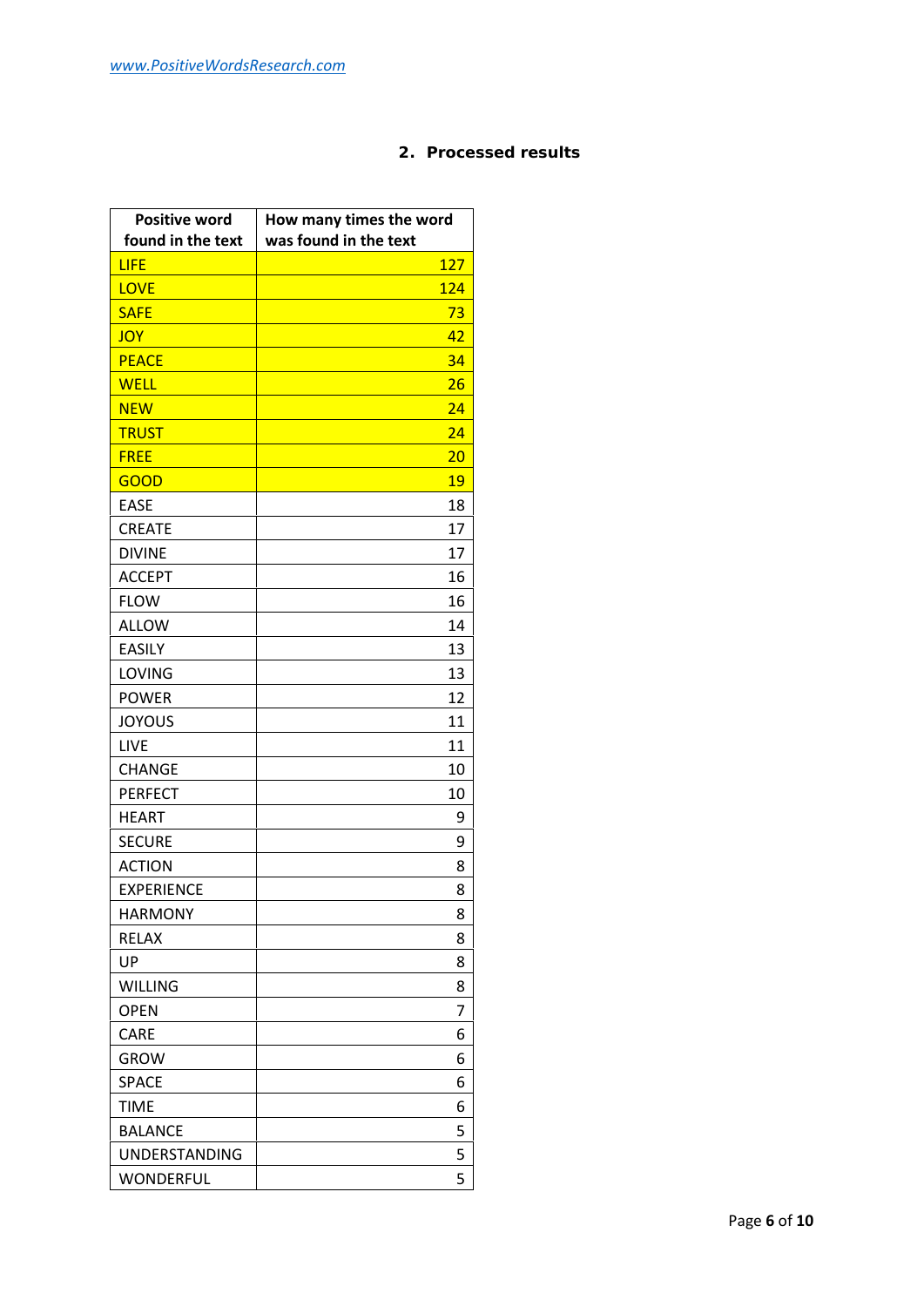| <b>ALIVE</b>         | 4              |  |
|----------------------|----------------|--|
| <b>BALANCED</b>      | 4              |  |
| <b>BEST</b>          | 4              |  |
| <b>CREATIVE</b>      | 4              |  |
| <b>ENJOY</b>         | 4              |  |
| <b>ETERNAL</b>       | 4              |  |
| <b>FORGIVE</b>       | 4              |  |
| <b>JUST</b>          | 4              |  |
| <b>SAFETY</b>        | 4              |  |
| <b>WELCOME</b>       | 4              |  |
| <b>WORTH</b>         | 4              |  |
| <b>BEAUTY</b>        | 3              |  |
| <b>BETTER</b>        | 3              |  |
| <b>CALM</b>          | 3              |  |
| <b>COMPASSION</b>    | 3              |  |
| DO                   | 3              |  |
| <b>ENERGY</b>        | 3              |  |
| <b>ENOUGH</b>        | 3              |  |
| <b>EXPRESSING</b>    | 3              |  |
| <b>FREEDOM</b>       | 3              |  |
| <b>FUTURE</b>        | 3              |  |
| <b>HARMONIOUS</b>    | 3              |  |
| <b>INTELLIGENCE</b>  | 3              |  |
| <b>JOYFUL</b>        | 3              |  |
| <b>LIVING</b>        | 3              |  |
| ON                   | 3              |  |
| <b>SUPPORT</b>       | 3              |  |
| <b>WILL</b>          | 3              |  |
| <b>WISDOM</b>        | 3              |  |
| <b>COMFORTABLE</b>   | 2              |  |
| <b>CONFIDENCE</b>    | 2              |  |
| <b>CONSCIOUSNESS</b> | $\overline{2}$ |  |
| <b>DIRECTION</b>     | 2              |  |
| EASY                 | 2              |  |
| <b>GIVE</b>          | 2              |  |
| GOD                  | 2              |  |
| <b>GUIDANCE</b>      | 2              |  |
| <b>KNOWLEDGE</b>     | 2              |  |
| <b>LIGHT</b>         | $\overline{2}$ |  |
| <b>LOVABLE</b>       | 2              |  |
| <b>NOURISHED</b>     | 2              |  |
| <b>SWEETNESS</b>     | 2              |  |
| <b>TRUE</b>          | 2              |  |
| <b>TRUTH</b>         | $\overline{2}$ |  |
| <b>VERY</b>          | $\overline{2}$ |  |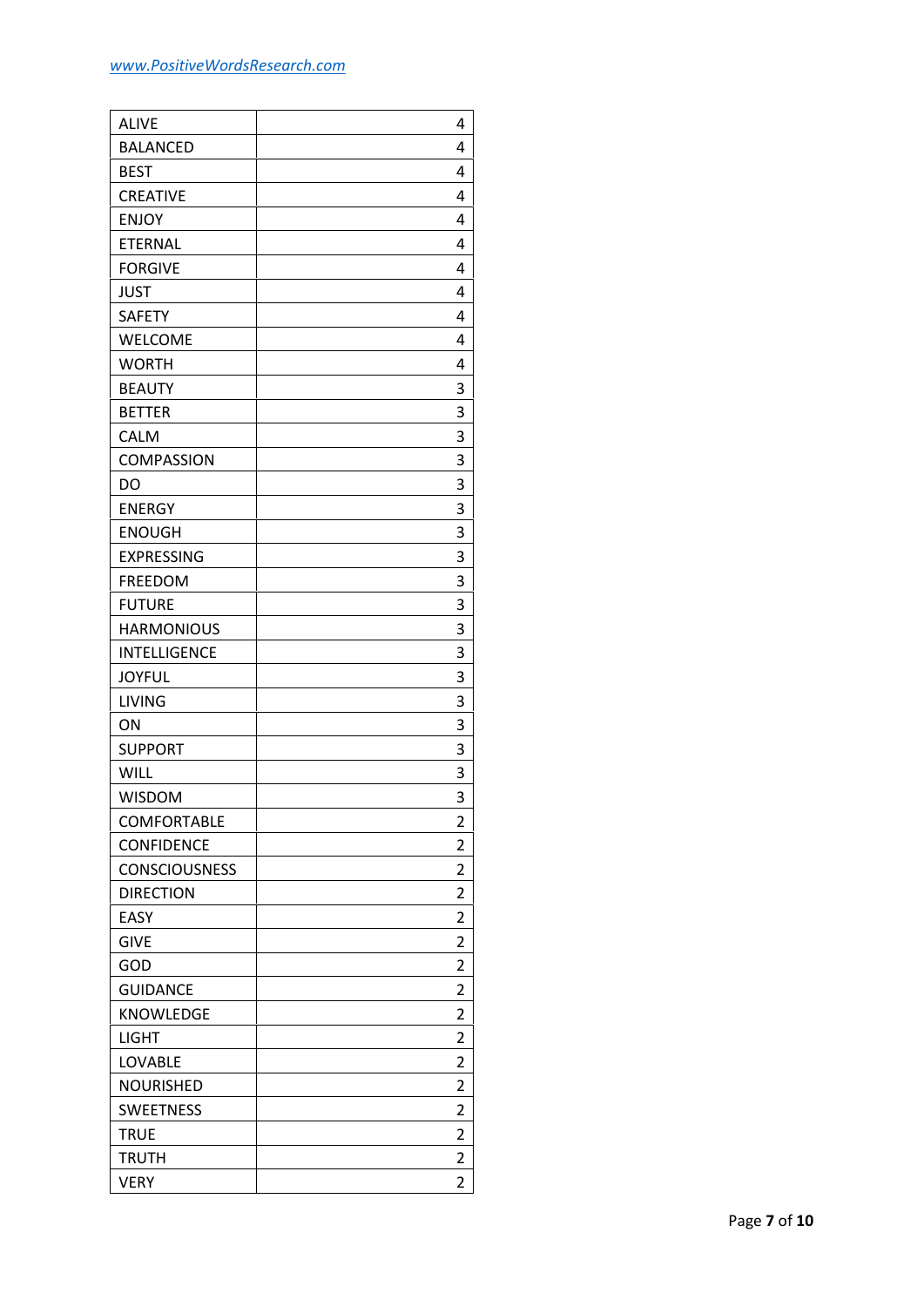| YOUNG                | $\overline{2}$ |  |
|----------------------|----------------|--|
| <b>ABLE</b>          | 1              |  |
| <b>ACCEPTABLE</b>    | 1              |  |
| <b>ACCEPTANCE</b>    | 1              |  |
| <b>AWARENESS</b>     | 1              |  |
| <b>BEAUTIFUL</b>     | 1              |  |
| <b>BLESS</b>         | 1              |  |
| <b>BLESSED</b>       | 1              |  |
| <b>CAPABLE</b>       | 1              |  |
| <b>CLARITY</b>       | 1              |  |
| <b>COMMUNICATION</b> | 1              |  |
| CONNECTED            | 1              |  |
| COOL                 | 1              |  |
| <b>COURAGE</b>       | 1              |  |
| <b>CREATIVITY</b>    | 1              |  |
| <b>ENTHUSIASM</b>    | 1              |  |
| <b>ENTHUSIASTIC</b>  | 1              |  |
| <b>FAMILY</b>        | 1              |  |
| <b>FLEXIBILITY</b>   | 1              |  |
| <b>FLOWING</b>       | 1              |  |
| <b>FORGIVENESS</b>   | 1              |  |
| <b>FRIENDLY</b>      | 1              |  |
| <b>FULFILL</b>       | 1              |  |
| <b>FULFILLED</b>     | 1              |  |
| <b>GENEROSITY</b>    | 1              |  |
| <b>GROWTH</b>        | 1              |  |
| <b>HAPPY</b>         | 1              |  |
| <b>INFLUENCE</b>     | 1              |  |
| <b>INSPIRED</b>      | $\overline{1}$ |  |
| <b>KIND</b>          | 1              |  |
| <b>MAGNIFICENT</b>   | 1              |  |
| NOURISHMENT          | 1              |  |
| <b>ORDER</b>         | 1              |  |
| <b>PERFECTION</b>    | $\mathbf{1}$   |  |
| <b>POWERFUL</b>      | 1              |  |
| RELAXED              | 1              |  |
| <b>REST</b>          | 1              |  |
| <b>SECURITY</b>      | 1              |  |
| <b>SLEEP</b>         | 1              |  |
| <b>SPIRIT</b>        | $\mathbf{1}$   |  |
| <b>STRENGTH</b>      | 1              |  |
| <b>SUPPORTED</b>     | 1              |  |
| <b>SWEET</b>         | 1              |  |
| <b>TOLERANCE</b>     | $\overline{1}$ |  |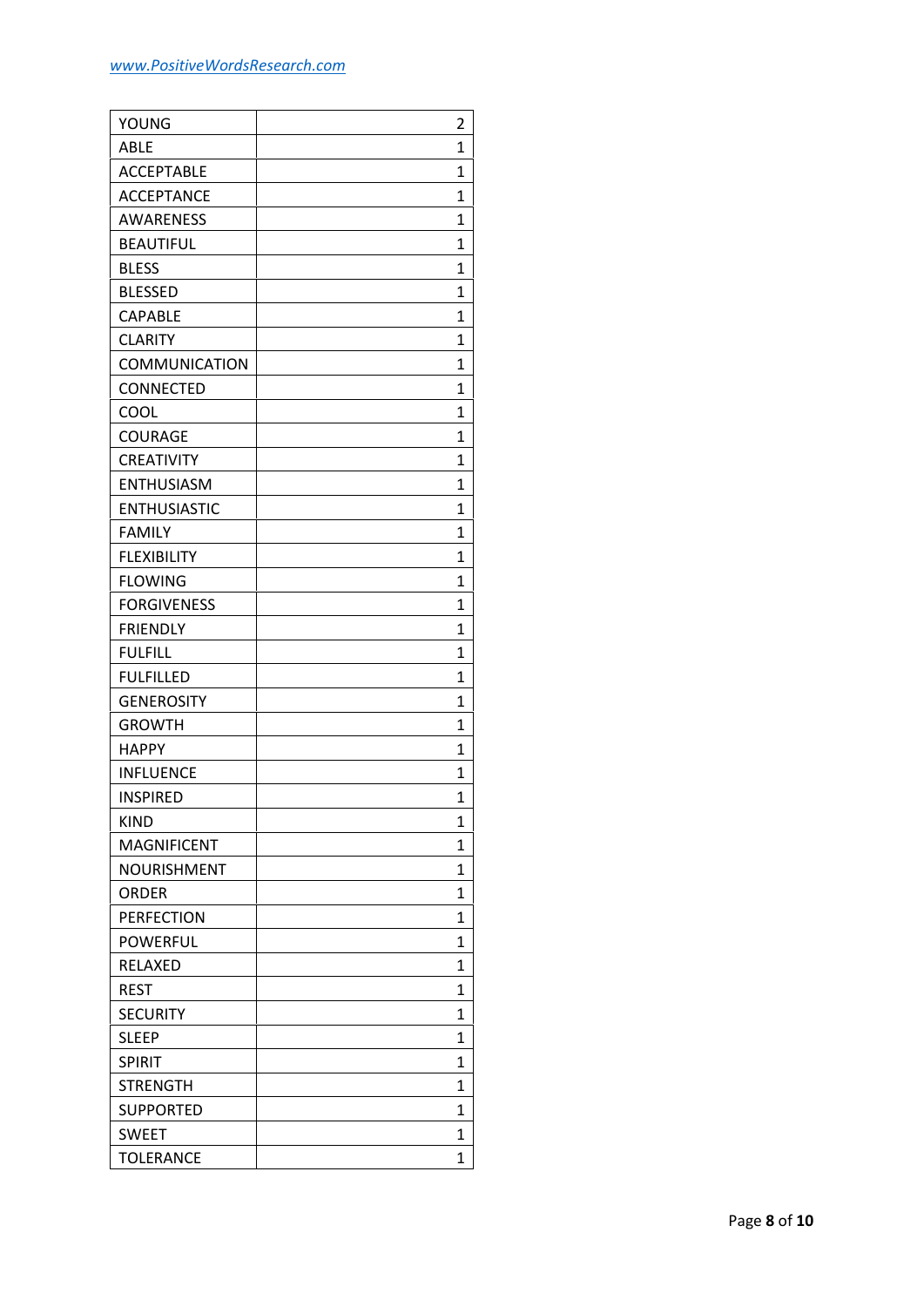**3. Top 10 positive words found in the text**

| Nr.            | <b>Positive word found</b><br>in the text | How many times the word<br>was found in the text |
|----------------|-------------------------------------------|--------------------------------------------------|
| $\mathbf{1}$   | <b>LIFE</b>                               | <b>127</b>                                       |
| $\overline{2}$ | <b>LOVE</b>                               | 124                                              |
| 3              | <b>SAFE</b>                               | 73                                               |
| 4              | <b>JOY</b>                                | 42                                               |
| 5              | <b>PEACE</b>                              | 34                                               |
| 6              | <b>WELL</b>                               | 26                                               |
| 7              | <b>NEW</b>                                | 24                                               |
| 8              | <b>TRUST</b>                              | 24                                               |
| 9              | <b>FREE</b>                               | 20                                               |
| 10             | GOOD                                      | 19                                               |

## **4. Conclusions**

Significant positive words found in the text: 978 positive words from 4466 total number of words. Percent of positive words in the text is 21.90%.

*Personal conclusions: The text has a high quality of positive words. Although a lot of positive words are missing (nuances are missing), probably being included in general words such as "life", "love", "good" etc.*

The most used positive word is "LIFE" which was found 127 times (12,99% from total positive words).

*Personal conclusions: Louse Hay affirmations are focused on the notion of "life". All positive words from this text are meant to clear and update the notion/space/consciousness represented by "life".*

The 2nd most used positive word is "LOVE" which was found 124 times (12,68% from total positive words).

*Personal conclusions: In the Christian Bible it is said "Three things will last forever—faith, hope, and love—and the greatest of these is love." as per the —New Living Translation, 2007. If a Christian reads the analysed text it will conclude that a lot of truth is embodied in these affirmations as the world "love" is so frequently used. My comment is that not many people know what love is/how to practice love. As I learned at one point in life, if you want to know what "love" is you must start by practicing first "kindness", then practice "loving kindness", then you practice "love" ( in 3 directions: towards yourself, other people, life). The word "kindness" is not found in the analysed text (only the word "kind" is found 1 time). The word "loving-kindness" is not found at all.*

*When the human mind reads this text it will subconsciously draw the conclusion that "love is the most important thing in life". Albert Ellis, second most influential psychotherapist in history, says that when you transform love in a "need" and not keep it as a "preference", it will significantly*